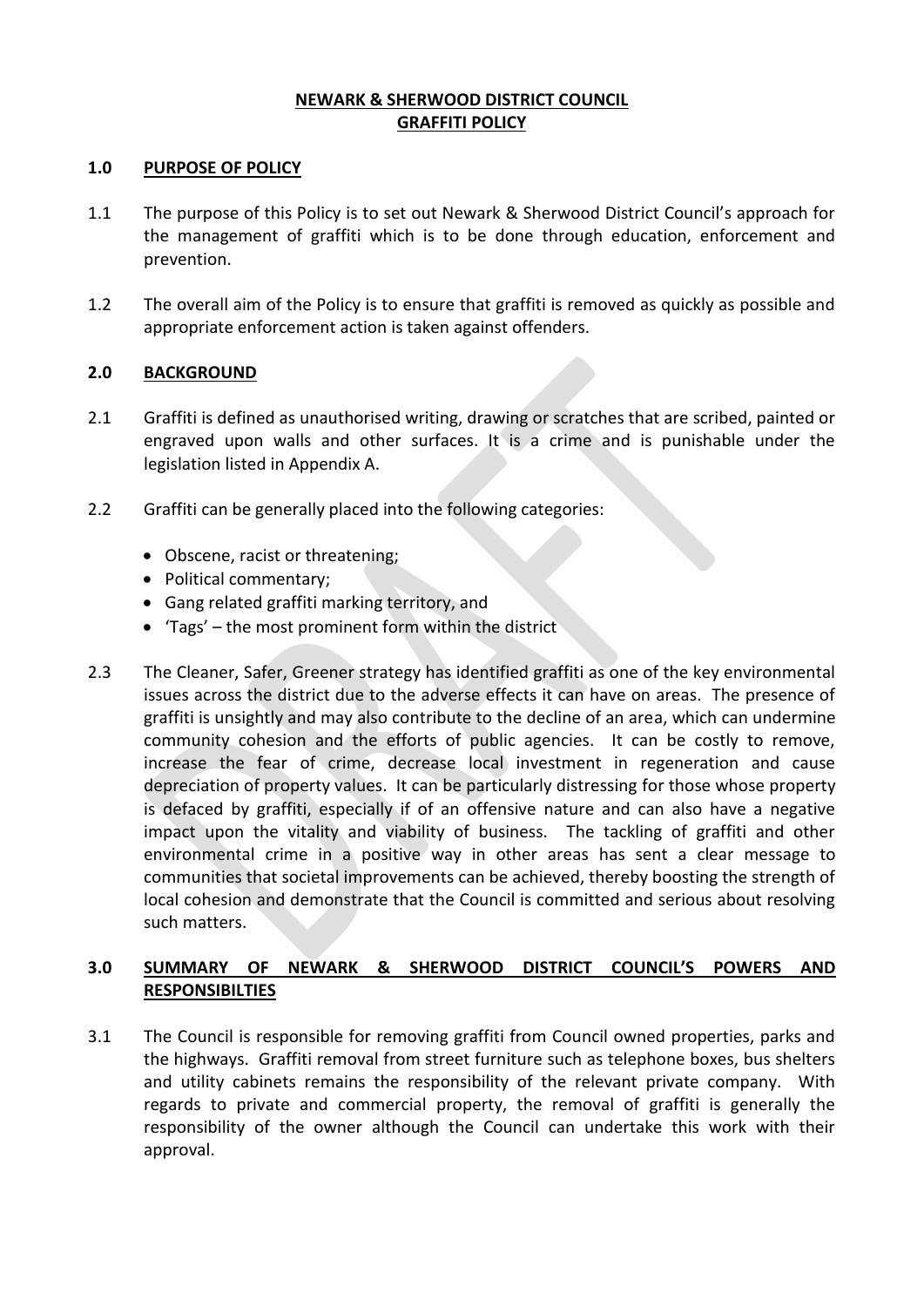- 3.2 In relation to graffiti, the Council's powers include:
	- The removal of graffiti from privately owned or commercial property following a request from the owner;
	- The issue of 'Defacement Removal Notices' under section 48 of the Anti-social Behaviour Act 2003, requiring the person responsible for the 'relevant surface' to remove the defacement within a period specified in the notice being not less than 28 days beginning with the day on which the notice is served, where the defacement is detrimental to the amenity of the area or is obscene, racist or threatening;
	- Where the recipient of a Defacement Removal Notice fails to comply with the requirements of the Notice, an authorised officer of the Council may enter land to the extent necessary to enable him/her to remedy the defacement and may recover expenditure reasonably incurred in exercising this power;
	- The issue of Fixed Penalty Notices where an authorised officer has reasonable grounds to believe that an offence of criminal damage/graffiti has been committed, and
	- The initiation of prosecution proceedings where appropriate. The relevant legislation is listed in Appendix A.

# **4.0 OBJECTIVES**

- 4.1 Newark & Sherwood District Council's graffiti objectives, taking into account its powers identified above, are as follows:
	- To encourage the reporting of graffiti;
	- To remove reported graffiti promptly from Council property and other domestic property (where owner approval is obtained);
	- To work in partnership with statutory undertakers and other agencies to secure the prompt removal of graffiti from commercial properties;
	- To engage with local communities to provide education with the aim of reducing the occurrence of graffiti, and
	- To take enforcement action where considered appropriate to do so.
- 4.2 The following sections provide further detail regarding each of these objectives.

# **5.0 REMOVING GRAFFITI PROMPTLY FROM COUNCIL PROPERTY AND OTHER DOMESTIC PROPERTY**

5.1 For Council owned property, including highway infrastructure (for example, bridges and highway signs), it is intended that any graffiti deemed racist, threatening or obscene (Level 1) will be removed or painted over within 36 hours of it being reported. It is intended that all other graffiti (Level 2) will be removed or painted over within 14 days of it being reported. It should be noted that these are target timescales and there may be situations where their achievement may not be possible, for example, on high speed routes or railway land where special traffic management measures might first need to be established.

## Level 1 Graffiti

• Graffiti that is calculated to offend, intimidate or incite hatred. This would clearly include graffiti aimed at race, religion, sexual orientation or ethnic group, etc but would also include graffiti aimed at other groups, such as citizens from other countries or the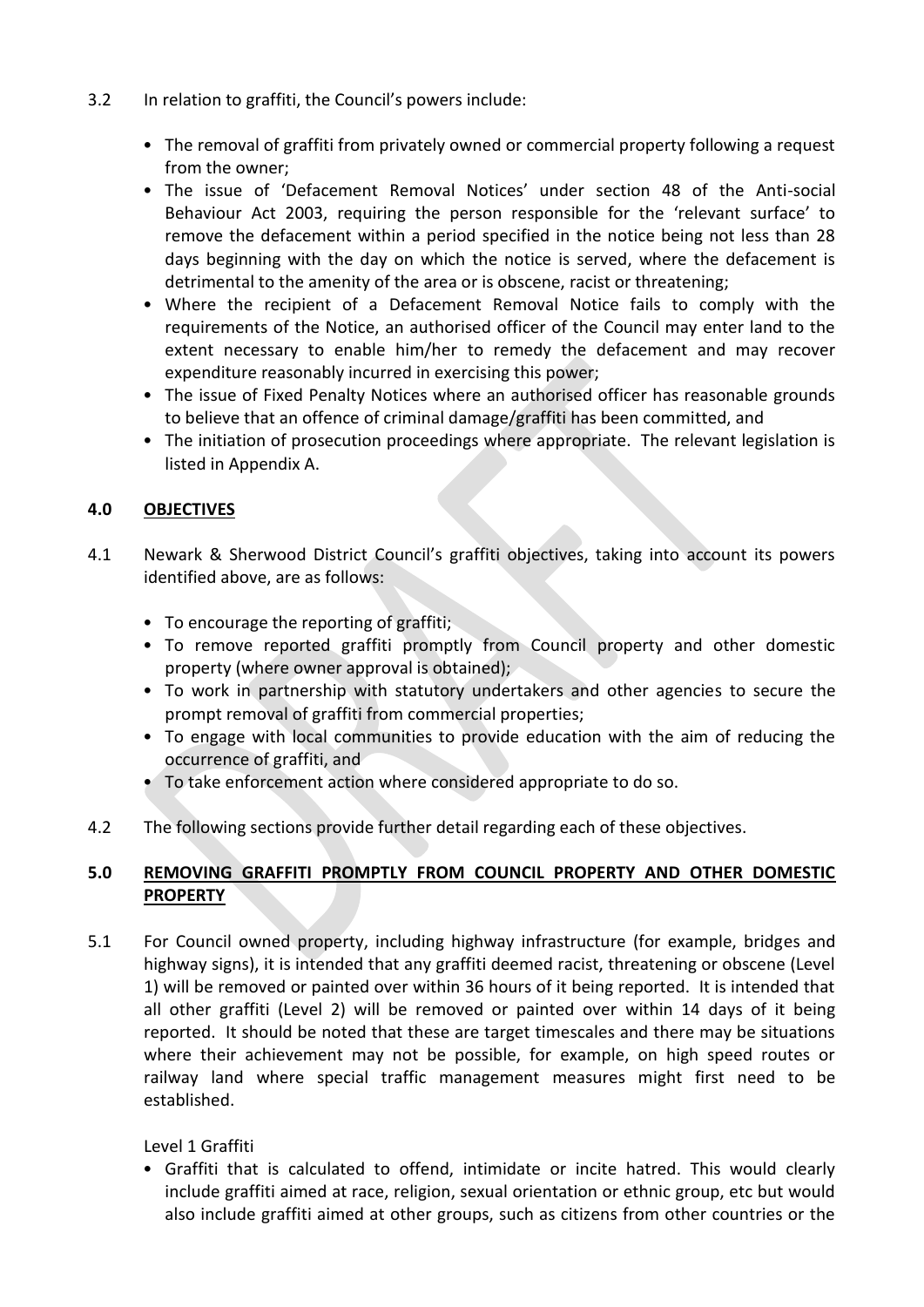police. Graffiti containing humiliating or offensive remarks about named individuals could also be included

Level 2 Graffiti

- Graffiti that tends to despoil and degrade the built environment.
- This would include casual graffiti, graffiti "art" and tagging. Graffiti showing support for a football team would normally fall within this category, but graffiti displaying membership of a "gang" will be treated more seriously if the intension is to intimidate or encourage criminal activity.
- 5.2 For private owned buildings and or domestic property, where appropriate approval is attained, graffiti will be removed in accordance with the timescales identified in paragraph 5.1 above. However it should be noted that the time will start from the date of signed approval. A disclaimer notice is attached as an appendix of this policy.
- 5.3 Where the owner/person responsible for the property upon which the defacement has occurred does not consent to the removal of graffiti, Newark & Sherwood District Council will exercise its statutory powers under section 48 of the Anti-Social Behaviour Act 2003 to remove the graffiti. However, in cases where the graffiti is considered racist, threatening or obscene the Council will also continue to liaise with the owner with the objective of securing the removal of the graffiti at the earliest opportunity.
- 5.4 For absent owner properties, Newark & Sherwood District Council will contact the property owner with a view to removing the graffiti as soon as possible if there is no prior agreement in place between the property owner and the Council. In cases where Newark & Sherwood District Council has a working partnership with the property owner, removal will be prioritised according to the nature of the graffiti. If after several attempts the owner of a property cannot be reached or identified, Newark & Sherwood District Council will exercise its statutory powers to remove it. Prompt action will be taken where the graffiti is offensive in nature.
- 5.5 It should be noted that there may be occasions where the removal of some incidents of graffiti will have to be suspended due to unforeseen circumstances such as emergencies on site or inclement weather. Graffiti removal relies heavily on the use of high pressure water which cannot be used in snow or sub zero temperatures.

# **6.0 REMOVAL OF GRAFFITI FROM STATUTORY UNDERTAKER INFRASTRUCTURE AND OTHER COMMERCIAL PROPERTY**

6.1 Street furniture infrastructure such as telephone boxes, bus shelters, post boxes and utility cabinets are often the responsibility of private companies. However Newark & Sherwood District Council aims to form effective working partnerships with the relevant owners so that graffiti is removed from these items in a prompt and efficient manner. Newark & Sherwood District Council will only remove graffiti from, for example items of street furniture, where given permission to do so, where a partnership is in place, or where there has been a failure to comply with a defacement notice in accordance with section 48 of the Anti Social Behaviour Act 2003. In instances where companies choose to remove graffiti themselves, contact details will be obtained so that the owner can be promptly contacted.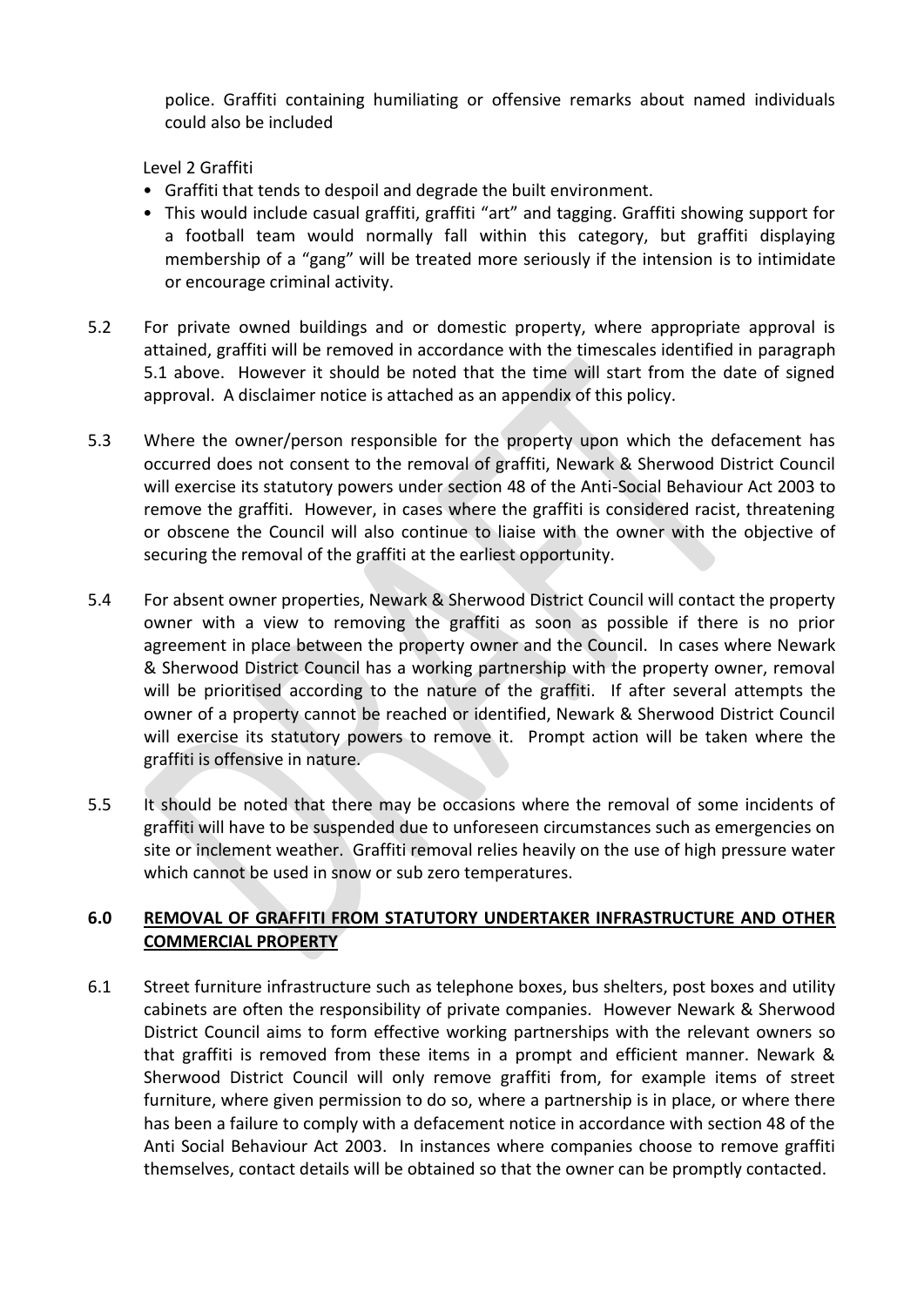- 6.2 In respect of commercial property, the Council will engage with the owner with a view to seeking the removal of the graffiti within the timescales referred to in paragraph 5.1. Where the owner of the property upon which the defacement has occurred does not consent to the removal of graffiti, Newark & Sherwood District Council will exercise its statutory powers under section 48 of the Anti-social Behaviour Act 2003 to remove the graffiti.
- 6.3 It is to be noted that for 5 and 6 above the Waste & Transport management team will be responsible for deciding on all aspects of graffiti treatment. There will be occasions where it is not feasible to remove or cover graffiti at a particular time (footfall, traffic, weather etc.). In addition there will be occasions where particular pieces of graffiti are to be left in situ. These will mainly be when the graffiti is in areas that are too financially onerous to remove (in particular where the graffiti is in areas not accessed by the public) or the graffiti is on property that will itself be removed from the public space (skips, "to let" boards, porta-cabins etc.)

#### **7.0 ENCOURAGE THE REPORTING OF GRAFFITI**

7.1 Through appropriate communications campaigns, citizens will be encouraged to report graffiti. The Council will establish and maintain a database for recording the occurrences of graffiti.

All reported graffiti will be added to the database which will then generate graffiti removal requests to the Council's graffiti removal resources. Both 'before removal' and 'after removal' photographs will be recorded in the database. These will not only validate completion of work, but be used as evidence to aid in prosecution of persistent offenders. The database will facilitate the sharing of information with enforcement agencies including the police.

7.2 Additionally, an online form to report graffiti will be provided as a link from the Council's Graffiti web pages on its website.

## **8.0 COMMUNITY ENGAGEMENT, EDUCATION AND PREVENTION**

- 8.1 If appropriate, Newark & Sherwood District Council will support applications from residents and residents' groups who would like to manage graffiti displaying a mural/public art in a specific location. This would have to be relevant to the community and not contain any threatening themes, with local community meetings deciding on the content. Using a commissioned artist is a plausible option. This would be particularly relevant to areas where there is a history of tagging.
- 8.2 Newark & Sherwood District Council will provide appropriate support to residents and residents' groups in tackling graffiti problems in their area by way of community clean ups.
- 8.3 Newark & Sherwood District Council will engage with residents and businesses to encourage reporting of graffiti, and provide advice with regards to graffiti prevention and removal so that incidences are dealt with as promptly as possible.
- 8.4 Newark & Sherwood District Council will monitor incidences of graffiti according to area and schedule regular removal from hotspot areas across the district.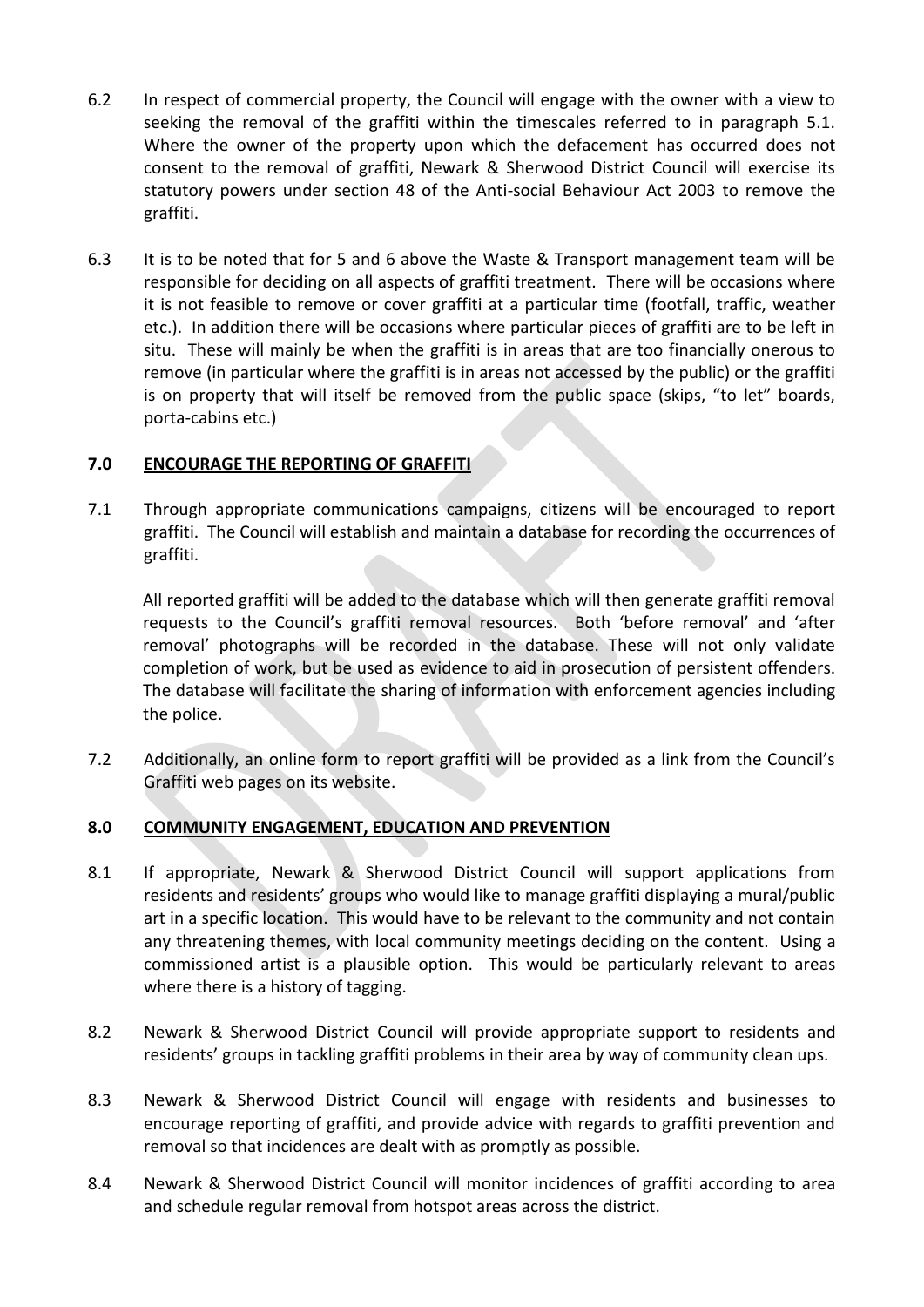- 8.5 Newark & Sherwood District Council will engage with young people through a programme of education and diversionary techniques, including through schools and organised youth activities.
- 8.6 Newark & Sherwood District Council will constantly seek to find new preventative measures, such as the use of sacrificial coatings (where appropriate) and natural screening in areas persistent to graffiti attack.

### **9.0 ENFORCEMENT**

- 9. Newark & Sherwood District Council opposes unauthorised writing, drawing or scratches that are scribed, painted or engraved upon walls and other surfaces. The Council will take action against those responsible for graffiti, and seek to recover its costs from the person(s) responsible through avenues such as the small claims court in cases where Council property has been targeted. Appropriate enforcement action will therefore be taken whenever it is considered that sufficient evidence exists to achieve a successful outcome. The Council will work closely with the police to identify tags and the 'taggers', and collect evidence to take action as appropriate so that offenders are dealt with swiftly.
- 9.2 Newark & Sherwood District Council supports restorative justice for young offenders and will work closely alongside the Police and Youth Offending Teams so that young offenders and probationers who have been convicted of graffiti vandalism can be involved in diversionary art projects and supervised clean ups and community payback.
- 9.3 Newark & Sherwood District Council will work in partnership with other organisations on diversionary art projects and workshops, particularly in relation to murals and public art which make a positive contribution to the area, reflect the community and discourage tagging.

## **10 CHARGING FOR GRAFFITI REMOVAL**

- 10.1 Subject to the receipt of owner approval, the Council will remove graffiti free of charge from both privately and commercially owned domestic premises up until 31 March 2021 when this will be reviewed.
- 10.2 However, as stated in paragraph 5.3, where the owner/person responsible for the property upon which the defacement has occurred does not consent to the removal of graffiti, the Council will exercise its statutory powers under section 48 of the Anti-Social Behaviour Act 2003 to remove the graffiti and recover its expenditure reasonably incurred.

#### **11.0 MONITORING AND REVIEW**

11.1 This Graffiti Removal Policy shall be reviewed and updated as required on a regular basis. It is intended that the next formal review be undertaken and reported to the Council by 31 March 2020.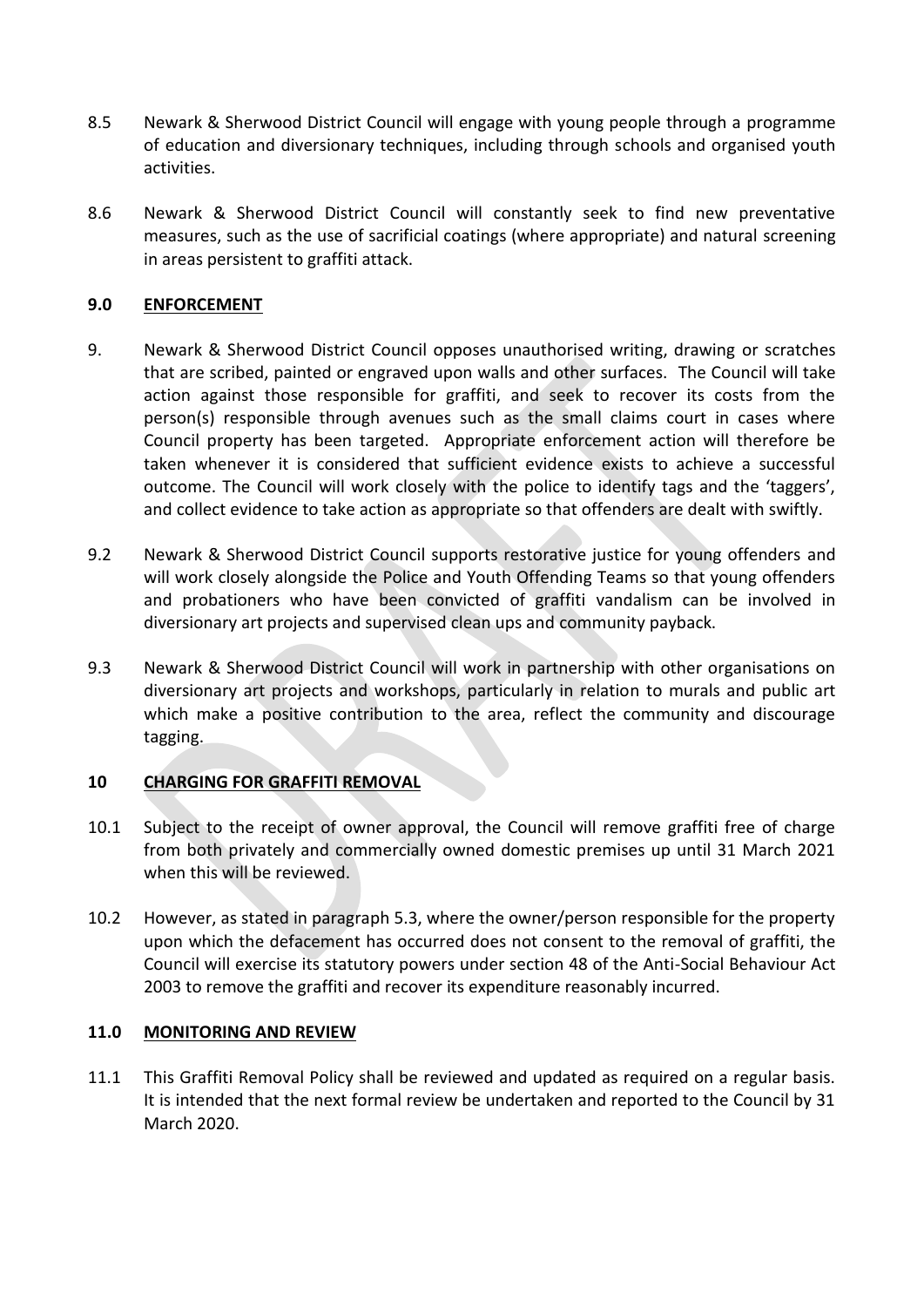#### **RELEVANT LEGISLATION**

Graffiti is a crime and Newark & Sherwood District Council has the powers to prosecute offenders under the following legislation:

- **Criminal Damage Act 1971**. The police have powers to prosecute for graffiti. The local authority may also prosecute. Graffiti is criminal damage under section 1 of the Criminal Damage Act 1971. If the value of criminal damage exceeds £5,000 the maximum penalty for those aged 18 or over is 10 years imprisonment, for those aged 12-17 year the maximum custodial penalty is a detention and training order of up to 24 months. Where the damage is less than £5,000 the maximum sentence is three months imprisonment or a fine of £2,500 for adult offenders.
- **The Anti-Social Behaviour Crime and Policing Act 2014** provides the Council with powers to deal with graffiti on private property by means of a Community Protection Notice (CPN). A CPN can be issued to an individual aged 16 or over if an authorised person is satisfied that:
	- a) The conduct of the individual or body is having a detrimental effect, of a persistent or continuing nature, on the quality of life of those in the locality
	- b) The conduct is unreasonable

Breach of any requirement in the notice, without reasonable excuse, would be a criminal offence, subject to a FPN or prosecution.

• **The Highways Act 1980 Section 132** states "if any person without consent of the Highway Authority paints or otherwise affixes any picture, letter, sign or other mark upon the surface of the Highway is guilty of an offence and liable to a fine not exceeding level 3 (£2500) the standard scale".

Where there is evidence of repeat offences the Council could apply for an injunction against the person responsible. In exceptionally high impact cases the Council could also consider prosecution of the person responsible under the **Local Government Act 1972 (s222)**

**The Town & Country Planning Act 1990 Section 215** states that "if it appears to the local planning authority that the amenity of a part of their area, or adjoining land, is adversely affected by the condition of land in their area, they may serve on the owner and occupier of the land a notice under this section"

Section 216 states "If any owner or occupier of the land on whom the notice was served fails to take steps required by the notice within the period specified in it for compliance with it, he shall be guilty of an offence and liable on summary conviction to a fine not exceeding Level 3 on the standard scale".

Section 219 states "IF, within the period specified in the notice under Section 215 and steps required by the notice to be taken have not been taken, the local planning authority who served the notice may :